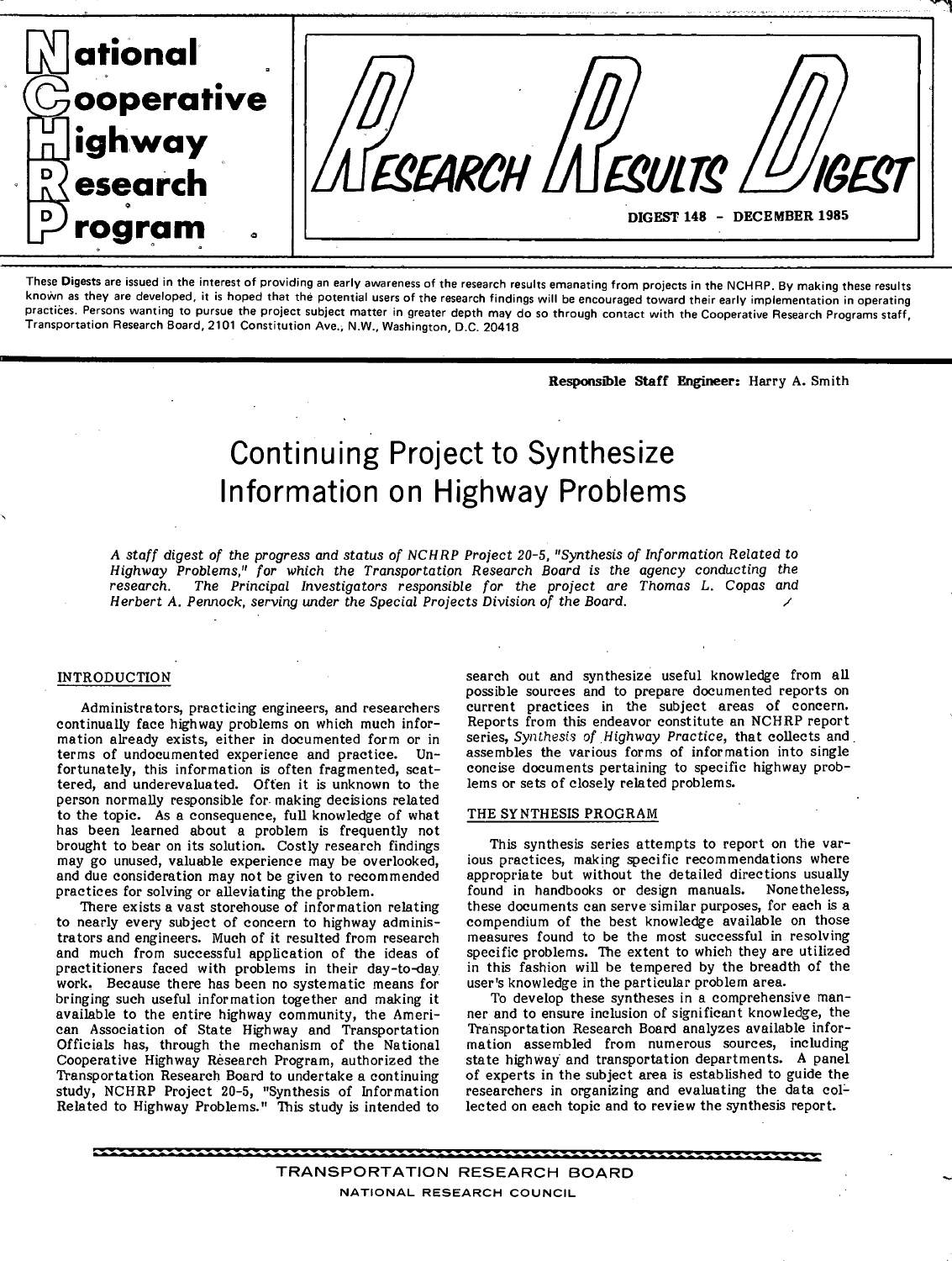For each topic the project objectives are: (1) to<br>ate and assemble documented information: (2) to locate and assemble documented information; learn what practice has been used for solving or alleviating the problems; (3) to identify all ongoing research; (4) to learn what problems remain largely unsolved; (5) to organize, evaluate, and document the useful information that is acquired; (6) to evaluate the effectiveness of the synthesis after it has been in the hands of its users for a period of time.

Each synthesis is an immediately useful document that records practices that were acceptable within the limitations of the knowledge available at the time of its preparation. As the processes of advancement continue, new knowledge can be expected to be added to that which is now at hand; eventually the synthesis may need to be updated or redone. The readers and users of the syntheses are in the best position to know when this has occurred. Whenever you believe that a synthesis should be updated, it would be appreciated if you would write to TRB (address on page 8) and let us know.

#### Available Publications and Studies in Progress

The Syntheses of Highway Practice that have been completed under this project are listed in Table 1. Two Research Results Digests on topics studied under the project are also listed. Copies of these Syntheses and Digests can be obtained from the Publications Office, Transportation Research Board, 2101 Constitution Avenue N.W., Washington, D.C. 20418. money order must accompany orders totaling \$20.00 or less.

Work is currently under way on the topics listed in Table 2. Questions on these topics should be addressed to the project investigators, Thomas L. Copas and Herbert A. Pennock, who can be reached at (202) 334- 3242.

#### Submission and Selection of Topics

One part of project procedures that is not widely understood is the process for submission and selection of topics. NCHRP Project Committee SP20-5 meets each Fall to select topics for study using funds from the upcoming fiscal year. The membership of this commit-<br>tee is given in Table 3. Current funding allows for Current funding allows for initiation of about 11 or 12 syntheses per year. This number plus some alternative topics are selected by the committee at the Fall meeting. Topics selected for the current program are listed in Table 4. It is unlikely that those near the bottom of the list will be studied at this time.

The following factors are considered in the selection process for synthesis topics:

The problem should be widespread enough to generate broad interest in the synthesis.

The problem should be timely and critical with  $\Omega$ respect to economic impact, safety, or social impact.

The problem is appropriate if current practice is nonuniform or inconsistent from agency to agency, or if the validity of some practices appears to be questionable.

The quality and quantity of useful available information should indicate a need to organize and compress that which has already been learned and written on the topic.

The topic should not be one where ongoing research  $\bullet$ or other activities in progress might be expected to render the synthesis obsolete shortly after completion.

Each year many more topics are suggested for the committee's consideration than can be programmed for<br>study in Project 20-5. Nevertheless, the continued Nevertheless, the continued success of this project depends on a constant supply of worthy synthesis topics. The interest of those who have recommended topics is sincerely appreciated, and they are urged to continue. Candidate topics are suggested by members of the committee and from a variety of other sources. State highway and transportation department personnel may submit suggestions for synthesis topics directly to the NCHRP Program Director or, if desired, through their state TRB Representative. Topics suggested must be accompanied by a brief scope statement or discussion of the problem.

#### Conduct of the Studies

Throughout the year, following the project committee's selection of topics, studies are initiated in the order of priority assigned by the committee. A panel consisting of practitioners and researchers is formed for each topic. At its first meeting, this topic panel thoroughly discusses the topic, refines the scope, suggests sources of information, and identifies and discusses potential topic consultants.

Following this meeting, an agreement is negotiated with a consultant to gather information on the topic, synthesize it, and draft a report. Typically, the agreement covers 30 to 40 work-days over a period of about one year. Information gathering and preparation of the first draft of the synthesis report usually take from 6 to 9 months. This draft is reviewed by the topic panel with the consultant at the second panel meeting. A revised draft is then prepared by the author and reviewed by the topic panel. Subsequent drafts and meetings are scheduled if needed, although this rarely occurs.

After the topic panel is substantially satisfied with the report, a final draft is sent to the members of NCHRP Project Committee SP20-5 for their approval. At the same time, members of the topic panel have their last chance to review the report. Comments from these reviews are incorporated into the final report, which is usually published as an NCHRP Synthesis of Highway Practice.

#### Index of Topic Subjects

Table 5 contains an index to published syntheses and topics now under study, as well as those expected to be started through 1986.

#### Corrections to Published Syntheses

Pages 7 and 8 contain corrections for some of the published syntheses.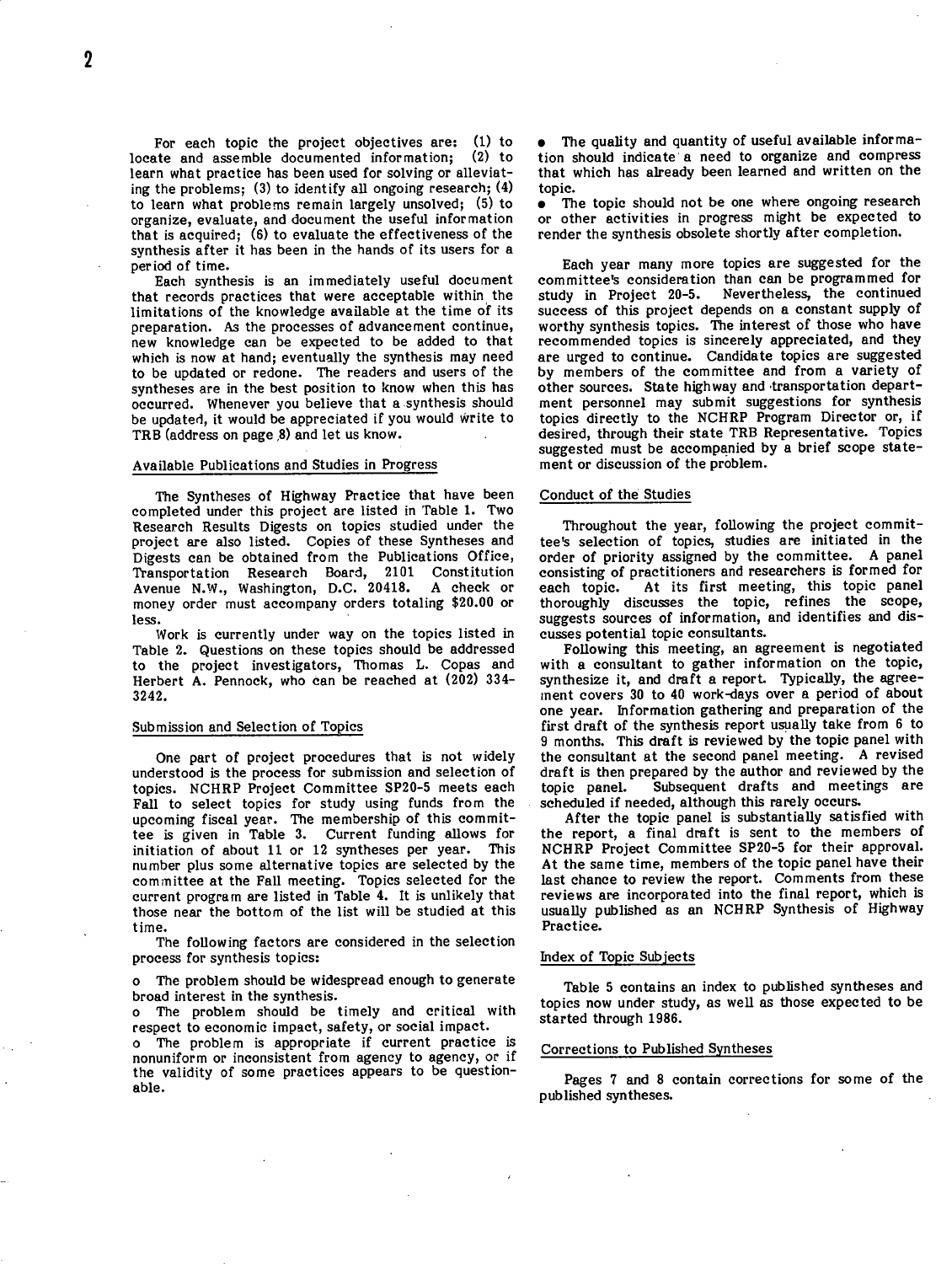Table 1 Co MPLETED SYNTHESES

| No.       | Title, Pages, Price                                                                                                          | No. | Title, Pages, Price                                                                                      |
|-----------|------------------------------------------------------------------------------------------------------------------------------|-----|----------------------------------------------------------------------------------------------------------|
| Syntheses |                                                                                                                              |     |                                                                                                          |
|           |                                                                                                                              | 42. | Design of Pile Foundations (1977) 68 pp., \$4.80                                                         |
| 1.<br>2.  | Traffic Control for Freeway Maintenance (1969) 47 pp., \$2.20<br>Bridge Approach Design and Construction Practices (1969) 30 | 43. | Energy Effects, Efficiencies, and Prospects for Various Modes<br>of Transportation (1977) 57 pp., \$4.80 |
| з.        | pp. (microfiche only)*<br>Traffic-Safe and Hydraulically Efficient Drainage Practice                                         | 44. | Consolidation of Concrete for Pavements, Bridge Decks, and<br>Overlays (1977) 61 pp., \$4.80             |
| 4.        | $(1969)$ 38 pp. (microfiche only)*<br>Concrete Bridge Deck Durability (1970) 28 pp. (microfiche                              | 45. | Rapid-Setting Materials for Patching of Concrete (1977) 13<br>pp., \$2.40                                |
| 5.        | only)* (supplemented by Synthesis 57)<br>Scour at Bridge Waterways (1970) 37 pp. (microfiche only)*                          | 46. | Recording and Reporting Methods for Highway Maintenance                                                  |
| 6.        | Principles of Project Scheduling and Monitoring (1970) (micro-<br>fiche only) $*$                                            | 47. | Expenditures (1977) 35 pp., \$3.60<br>Effect of Weather on Highway Construction (1978) 29 pp.,           |
| 7.<br>8.  | Motorist Aid Systems (1971) 28 pp., \$2.40                                                                                   | 48. | \$3.20<br>Priority Programming and Project Selection (1978) 31 pp.,                                      |
| 9.        | Construction of Embankments (1971) 38 pp. (microfiche only)*<br>Pavement Rehabilitation - Materials and Techniques (1972) 41 | 49. | \$3.20<br>Open-Graded Friction Courses for Highways (1978) 50 pp.,                                       |
| 10.       | pp., \$2.80<br>Recruiting, Training, and Retaining Maintenance and Equip-                                                    | 50. | \$4.00<br>Durability of Drainage Pipe (1978) 37 pp., \$3.60                                              |
|           | ment Personnel (1972) 35 pp., \$2.80                                                                                         | 51. | Construction Contract Staffing (1978) 62 pp., \$6.00                                                     |
| 11.       | Development of Management Capability (1972) 50 pp., \$3.20                                                                   | 52. | Management and Selection Systems for Highway Maintenance                                                 |
| 12.       | Telecommunications Systems for Highway Administration and                                                                    |     | Equipment (1978) 17 pp., \$4.40                                                                          |
| 13.       | Operations (1972) 39 pp., \$2.80<br>Radio Spectrum Frequency Management (1972) 32 pp., \$2.80                                | 53. | Precast Concrete Elements for Transportation Facilities<br>$(1978)$ 48 pp., \$5.60                       |
| 14.       | Skid Resistance (1972) 66 pp., \$4.00                                                                                        | 54. | Recycling Materials for Highways (1978) (microfiche only)*                                               |
| 15.       | Statewide Transportation Planning - Needs and Requirements                                                                   | 55. | Storage and Retrieval Systems for Highway and Transportation                                             |
|           | $(1973)$ 41 pp. (microfiche only)* (superseded by Synthesis 95)                                                              |     | Data (1978) 30 pp., \$4.80                                                                               |
| 16.       | Continuously Reinforced Concrete Pavement (1973) 23 pp.,<br>\$2.80                                                           | 56. | Joint-Related Distress in PCC Pavement-Cause, Prevention<br>and Rehabilitation (1979) 36 pp., \$5.20     |
| 17.       | Pavement Traffic Marking - Materials and Application Affect-<br>ing Serviceability (1973) 44 pp., \$3.60                     | 57. | Durability of Concrete Bridge Decks (1979) (microfiche only)*<br>(supplements Synthesis 4)               |
| 18.       | Erosion Control on Highway Construction (1973) 52 pp., \$4.00                                                                | 58. | Consequences of Deferred Maintenance (1979) 24 pp., \$4.40                                               |
| 19.       | Design, Construction, and Maintenance of PCC Pavement                                                                        | 59. | Relationship of Asphalt Cement Properties to Pavement Dura-                                              |
| 20.       | Joints (1973) 40 pp., \$3.60<br>Rest Areas (1973) 38 pp., \$3.60                                                             | 60. | bility (1979) 43 pp., \$5.60<br>Failure and Repair of Continuously Reinforced Concrete Pave-             |
| 21.       | Highway Location Reference Methods (1974) 30 pp., \$3.20                                                                     |     | ment (1979) 42 pp., \$5.60                                                                               |
| 22.       | Maintenance Management of Traffic Signal Equipment and                                                                       | 61. | Changeable Message Signs (1979) 37 pp., \$5.60                                                           |
|           | Systems $(1974)$ 41 pp. (microfiche only)* (superseded by<br>Synthesis 114)                                                  | 62. | Potential State Resources for Financing Transportation Pro-                                              |
| 23.       | Getting Research Findings Into Practice (1974) 24 pp., \$3.20                                                                | 63. | grams (1979) 34 pp., \$5.20<br>Design and Use of Highway Shoulders (1979) 26 pp., \$4.80                 |
| 24.       | Minimizing Deicing Chemical Use (1974) 58 pp., \$4.00                                                                        | 64. | Bituminous Patching Mixtures (1979) 26 pp., \$4.80                                                       |
| 25.       | Reconditioning High-Volume Freeways in Urban Areas (1974)                                                                    | 65. | Quality Assurance (1979) 42 pp., \$5.60                                                                  |
|           | 56 pp., \$4.00                                                                                                               | 66. | Glare Screen Guidelines (1979) 17 pp., \$4.40                                                            |
| 26.       | Roadway Design in Seasonal Frost Areas (1975) 104 pp., \$6.00                                                                | 67. | Bridge Drainage Systems (1979) 44 pp., \$5.60                                                            |
| 27.       | PCC Pavements for Low-Volume Roads and City Streets                                                                          | 68. | Motor Vehicle Size and Weight Regulation, Enforcement, and                                               |
| 28.       | $(1975)$ 31 pp. (microfiche only)*<br>Partial-Lane Pavement Widening (1975) 30 pp., \$3.20                                   |     | Permit Operations (1980) 45 pp., \$6.00                                                                  |
| 29.       | Treatment of Soft Foundations for Embankments (1975) 25 pp.,                                                                 | 69. | Bus Route and Schedule Planning Guidelines (1980) 99 pp.,<br>\$8.00                                      |
|           | \$3.20                                                                                                                       | 70. | Design of Sedimentation Basins (1980) 53 pp., \$6.80                                                     |
| 30.       | Bituminous Emulsions for Highway Pavements (1975) 76 pp.,<br>\$4.80                                                          | 71. | Direction Finding from Arterials to Destinations (1980) 50 pp.,<br>\$6.40                                |
| 31.       | Highway Tunnel Operations (1975) 29 pp., \$3.20                                                                              | 72. | Transportation Needs Studies and Financial Constraints (1980)                                            |
| 32.       | Effects of Studded Tires $(1975)$ 46 pp., \$4.00                                                                             |     | 54 pp., \$6.40                                                                                           |
| 33.       | Acquisition and Use of Geotechnical Information (1976) 40 pp.,<br>\$4.00                                                     | 73. | Alternative Work Schedules: Impacts on Transportation (1980)<br>54 pp., \$6.80                           |
| 34.       | Policies for Accommodation of Utilities on Highway Rights-<br>of-Way $(1976)$ 22 pp., \$3.20                                 | 74. | State Transit-Management Assistance to Local Communities<br>$(1980)$ 34 pp., \$6.00                      |
| 35.       | Design and Control of Freeway Off-Ramp Terminals (1976) 61<br>pp., \$4.40                                                    | 75. | Transit Boards-Composition, Roles, and Procedures (1981) 24                                              |
| 36.       | Instrumentation and Equipment for Testing Highway Materials,<br>Products, and Performance (1976) 70 pp., \$4.80              | 76. | pp., \$6.20<br>Collection and Use of Pavement Condition Data (1981) 74 pp.,                              |
| 37.       | Lime-Fly Ash-Stabilized Bases and Subbases (1976) (microfiche                                                                | 77. | \$8.00<br>Evaluation of Pavement Maintenance Strategies (1981) 56 pp.,                                   |
| 38.       | only)*<br>Statistically Oriented End-Result Specifications (1976) 40 pp.,                                                    | 78. | \$7,40<br>Value Engineering in Preconstruction and Construction (1981)                                   |
| 39.       | \$4.00<br>Transportation Requirements for the Handicapped, Elderly,                                                          | 79. | $23$ pp., $$6.40$<br>Contract Time Determination (1981) 45 pp., \$7.20                                   |
|           | and Economically Disadvantaged (1976) (microfiche only)*                                                                     | 80. | Formulating and Justifying Highway Maintenance Budgets                                                   |
| 40.       | Staffing and Management for Social, Economic, and Environ-<br>mental Impact Assessment (1977) 43 pp., \$4.00                 | 81. | $(1981)$ 49pp., \$7.20<br>Experiences in Transportation System Management (1981) 88                      |
| 41.       | Bridge Bearings (1977) 62 pp., \$4.80                                                                                        |     | pp., \$8.40                                                                                              |

 $\hat{\boldsymbol{\beta}}$ 

\*These syntheses are available from TRB in microfiche form only at a cost of \$5.25 each.

 $\mathbf{3}$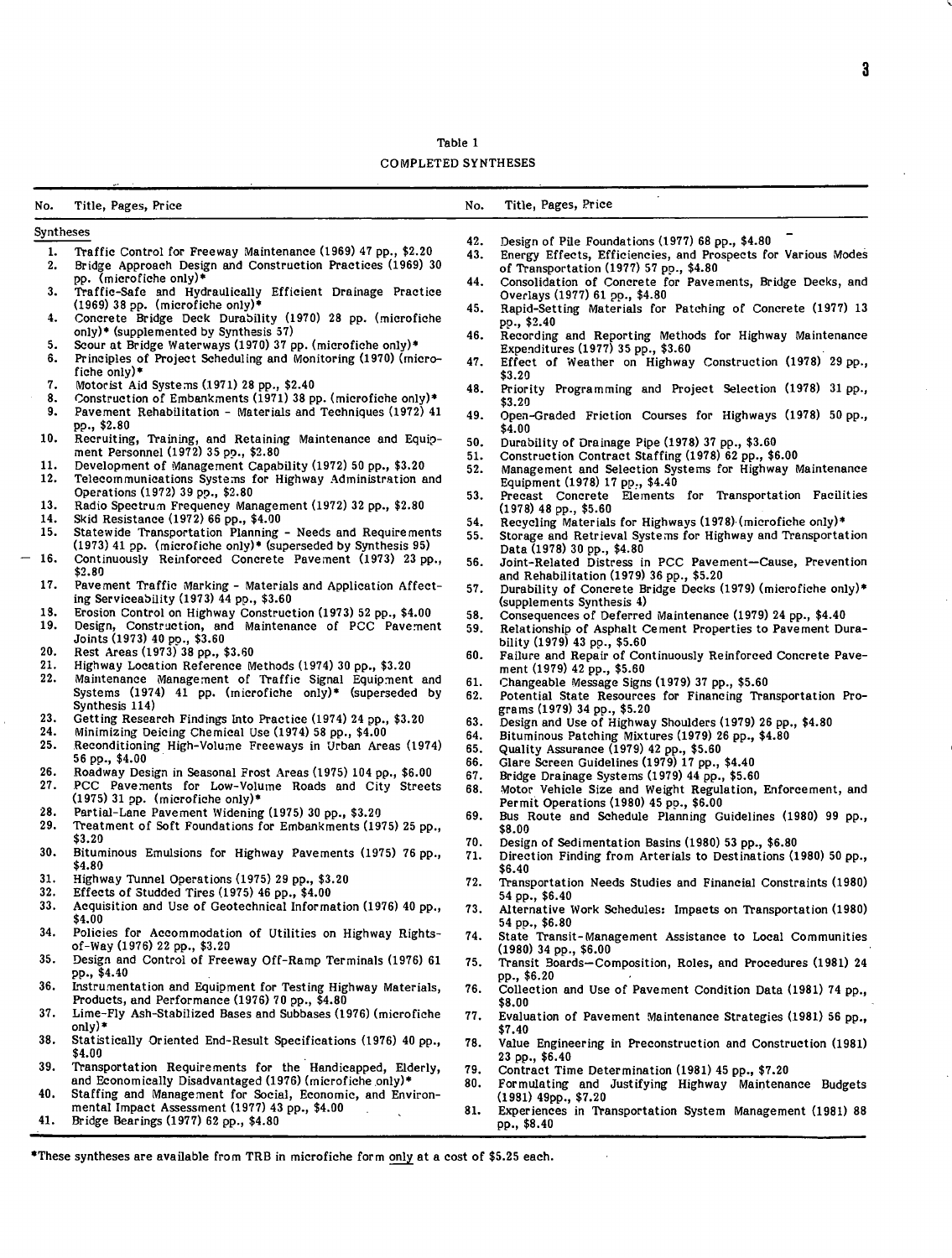### Table 1 (continued)

| No.  | Title, Pages, Price                                                                               | No.  | Title, Pages, Price                                                                                                   |
|------|---------------------------------------------------------------------------------------------------|------|-----------------------------------------------------------------------------------------------------------------------|
| 82.  | Criteria for Evaluation of Truck Weight Enforcement<br>Programs (1981) 74 pp., \$7.20             | 103. | Risk Assessment Processes for Hazardous Materials Transpor-<br>tation (1983) 26 pp., \$6.40                           |
| 83.  | Bus Transit Accessibility for the Handicapped in Urban Areas<br>$(1981)$ 73 pp., \$7.60           | 104. | Criteria for Use of Asphalt Friction Surfaces (1983) 41 pp.,<br>\$6.80                                                |
| 84.  | Evaluation Criteria and Priority Setting for State Highway<br>Programs (1981) 32 pp., \$6.40      | 105. | Construction Contract Claims: Causes and Methods of Settle-<br>ment (1983) 58 pp., \$7.20                             |
| 85.  | Energy Involved in Construction Materials and Procedures<br>$(1981)$ 34 pp., \$6.40               | 106. | Practical Guidelines for Minimizing Tort Liability (1983) 40<br>pp., \$6.80                                           |
|      | 86. Effects of Traffic-Induced Vibrations on Bridge Deck Repairs<br>$(1981)$ 40 pp., \$6.80       | 107. | Shallow Foundations for Highway Structures (1983) 38 pp.,<br>\$6.80                                                   |
| 87.  | Highway Noise Barriers (1981) 81 pp., \$7.20                                                      | 108. | Bridge Weight-Limit Posting Practices (1984) 30 pp., \$6.40                                                           |
| 88.  | Underwater Inspection and Repair of Bridge Substructures                                          | 109. | Highway Uses of Epoxy with Concrete (1984) 68 pp. \$8.80                                                              |
|      | $(1981)$ 77 pp., \$7.60                                                                           | 110. | Maintenance Management Systems (1984) 49 pp., \$8.00                                                                  |
| 89.  | Geotechnical Instrumentation for Monitoring Field Perform-<br>ance (1982) 46 pp., \$6.80          | 111. | Distribution of Wheel Loads on Highway Bridges (1984) 22 pp.,<br>\$7.20                                               |
| 90.  | New-Product Evaluation Procedures (1982) 34 pp., \$6.80                                           | 112. | Cost-Effectiveness of Hot-Dip Galvanizing for Exposed Steel                                                           |
| 91.  | Highway Accident Analysis Systems (1982) 69 pp., \$7.60                                           |      | $(1984)$ 28 pp., \$7.20                                                                                               |
| 92.  | Minimizing Reflection Cracking of Pavement Overlays (1982)<br>$38$ pp., $$6.80$                   | 113. | Administration of Research, Development, and Implementa-<br>tion Activities in Highway Agencies (1984) 49 pp., \$8.00 |
| 93.  | Coordination of Transportation System Management and Land<br>Use Management (1982) 38 pp., \$6.80 | 114. | Management of Traffic Signal Maintenance (1984) 134 pp.,<br>\$10.80 (supersedes Synthesis 22)                         |
| 94.  | Photologging (1982) 38 pp., \$6.80                                                                | 115. | Reducing Construction Conflicts between Highways and Utili-                                                           |
| 95.  | Statewide Transportation Planning (1982) 54 pp., \$7.20 (super-                                   |      | ties $(1984)$ 73 pp., \$8.80                                                                                          |
|      | sedes Synthesis 15)                                                                               | 116. | Asphalt Overlay Design Procedures (1984) 66 pp., \$8.40                                                               |
| 96.  | Pavement Subsurface Drainage Systems (1982) 38 pp., \$6.80                                        | 117. | Toll Highway Financing (1984) 29 pp., \$7.20                                                                          |
| 97.  | Transit Ownership/Operation Options for Small Urban and<br>Rural Areas (1982) 28 pp., \$6.40      | 118. | Detecting Defects and Deteriortation in Highway Structures<br>$(1985)$ 52 pp., \$8.00                                 |
| 98.  | Resealing Joints and Cracks in Rigid and Flexible Pavements<br>$(1982)$ 62 pp., \$7.20            | 119. | Prefabricated Bridge Elements and Systems (1985) 75 pp.,<br>\$8.80                                                    |
| 99.  | Resurfacing with Portland Cement Concrete (1982) 90 pp.,<br>\$8.40                                | 120. | Professional Resource Management and Forecasting (1985) (in<br>press)                                                 |
| 100. | Managing State Highway Finance (1982) 23 pp., \$6.40                                              | 121. | Energy Conservation in Transportation (1985) 25 pp., \$7.20                                                           |
| 101. | Historic Bridges-Criteria for Decision Making (1983) 77 pp.,                                      |      | (supplements Synthesis 43)                                                                                            |
|      | \$8.00                                                                                            | 122. | Life-Cycle Cost Analysis of Pavements (1985) (in press)                                                               |
| 102. | Material Certification and Material-Certification Effective-                                      | 123. | Bridge Designs to Reduce and Faciltate Maintenance and                                                                |

- ness (1983) 17 pp., \$6.00 Repair (1985) (in press)
- Research Results Digests

 $\ddot{\phantom{a}}$ 

100. Safe Conduct of Traffic Through Highway Construction and 106. Use of Waste Materials in Highway Construction and Mainte-Maintenance Zones (1978) 5 pp., \$1.00

 $\ddot{\phantom{a}}$ 

- 
- 
- 
- 
- 
- 
- 
- 
- 
- 

 $\bar{a}$ 

 $\bar{\lambda}$  ,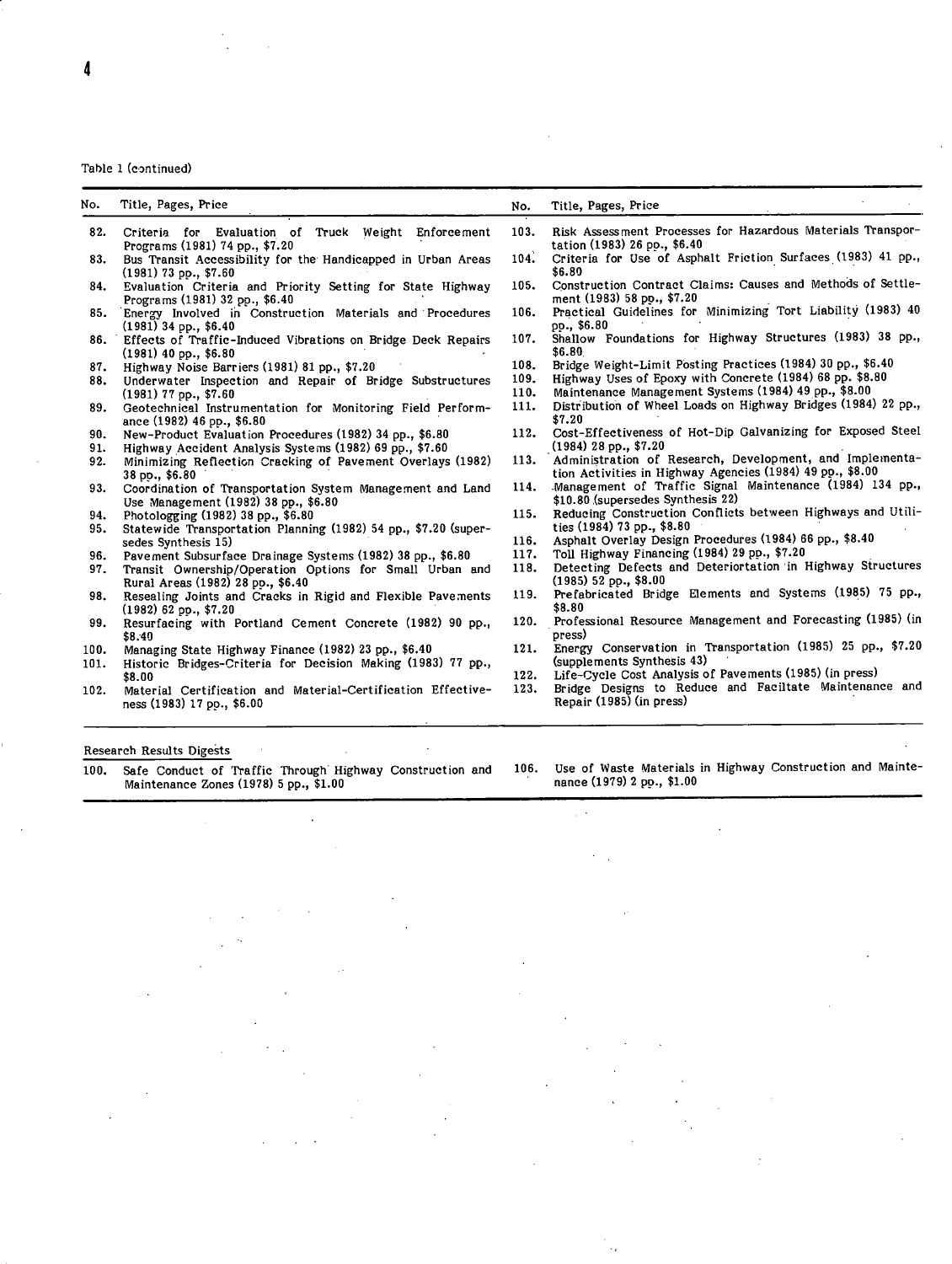Table 2 TOPICS BEING STUDIED

| No. | Title                                                                                                                                                                                                                                                                                                                                                                                                                                                                                                                                                                                                                                                                                                                                                                                                                                                                                                                                                                                                               | No. | <b>All Stores</b><br>Title                                                                                                                                                                                                                                                                                                                                                                                                                                                                                                                                                                                                                                                                                                                                                                            |
|-----|---------------------------------------------------------------------------------------------------------------------------------------------------------------------------------------------------------------------------------------------------------------------------------------------------------------------------------------------------------------------------------------------------------------------------------------------------------------------------------------------------------------------------------------------------------------------------------------------------------------------------------------------------------------------------------------------------------------------------------------------------------------------------------------------------------------------------------------------------------------------------------------------------------------------------------------------------------------------------------------------------------------------|-----|-------------------------------------------------------------------------------------------------------------------------------------------------------------------------------------------------------------------------------------------------------------------------------------------------------------------------------------------------------------------------------------------------------------------------------------------------------------------------------------------------------------------------------------------------------------------------------------------------------------------------------------------------------------------------------------------------------------------------------------------------------------------------------------------------------|
|     | 9-12 Welding and Inspection Practices in Bridge Fabrication<br>13-02 Methods of Cost-Effectiveness Analysis for Highway Projects<br>13-07 Storm Water Management for Transportation Facilities<br>14-07 Maintenance Activities Accomplished by Contract<br>15-02 Durability of Prestressed Concrete Highway Structures<br>15-04 Equipment for Obtaining Pavement Condition and Traffic<br>Loading Data<br>15-05 Effects of Permit and Illegal Overloads on Pavements<br>15-06 Methods for Identifying Hazardous Highway Elements<br>15-09 Protective Coatings for Bridge Steel<br>15-11 Traffic Data Collection and Analysis: Methods and Procedures<br>16-01 Bridge Inspection Practices - Equipment, Staffing, and Safety<br>16-02 Use of Weigh-In-Motion Systems for Data Collection and<br>Enforcement<br>16-03 Maintenance Management of Street and Highway Signs<br>16-05 Freezing and Thawing Resistance of High-Strength Concrete<br>16-06 Wet-Pavement Safety Programs<br>16-07 Use of Fly Ash in Concrete |     | 16-08 Traffic-Safe and Hydraulically Efficient Roadside Drainage<br>Practices<br>16-09 Managing Urban Freeway Maintenance<br>16-10 Bridge Expansion Devices<br>17-01 System-Wide Safety Improvements<br>17-02 Integrated Highway Information Systems<br>17-04 Effectiveness of Quality Assurance Procedures for Highway<br>Construction and Materials<br>17-05 Design, Construction, and Maintenance of PCC Pavement<br>Joints<br>17-06 Recycling of Portland Cement Concrete Pavement<br>17-07 Durability of Drainage Pipe<br>17-08 D-Cracking of Concrete Pavements<br>17-09 Cracking/Breaking and Seating Concrete Pavements<br>17-10 Pavement Management Practices<br>17-11 Pedestrians and Traffic Control Measures<br>17-13 Staffing Considerations in Construction Engineering Manage-<br>ment |

| Table 3 |                                |  |  |  |
|---------|--------------------------------|--|--|--|
|         | NCHRP PROJECT COMMITTEE SP20-5 |  |  |  |

Chairman Verdi Adam Louisiana Dept. of Transp. and Dev.

Robert N. Bothman Oregon Dept. of Transportation

Jack Freidenrich New Jersey Dept. of Transportation

David Gedney DeLeuw, Cather and Company

Ronald E. Heinz Federal Highway Administration

John J. Henry Pennsylvania Transportation Institute

Bryant Mather USAE Waterways Experiment Station

Thomas H. May Pennsylvania Dept. of Transportation

Edward A. Mueller Morales and Shumer Engineers

Earl Shirley California Dept. of Transportation

Jon Underwood Texas Dept. of Highways and Public Transp.

Robert J. Betsold (Liaison) Federal Highway Administration

K. B. Johns (Liaison) Transportation Research Board

 $\mathbf{r}$ 

 $\mathcal{L}$ 

#### Table 4 ÷.,

# SYNTHESIS TOPICS SELECTED FOR THE FY 1986 PROGRAM

| No. | Title                                                                                                                                                                                                                                                                                                                                                     | No. | Title                                                                                                                                                                                                                                                                                                                                               |
|-----|-----------------------------------------------------------------------------------------------------------------------------------------------------------------------------------------------------------------------------------------------------------------------------------------------------------------------------------------------------------|-----|-----------------------------------------------------------------------------------------------------------------------------------------------------------------------------------------------------------------------------------------------------------------------------------------------------------------------------------------------------|
|     | 18-01 Use of Consultants for Construction Engineering and Inspection<br>18-02 Upgrading and Training of Personnel by State Transportation<br>Departments                                                                                                                                                                                                  |     | 18-10 Contract Management Systems<br>18-11 Economic Values for Preventive Maintenance<br>18-12 Quality Assurance in Maintenance                                                                                                                                                                                                                     |
|     | 18-03 Bridge Abutment and Approach Design<br>18-04 Treatment of Soft Foundations for Highway Embankments<br>18-05 Negotiating for Professional Engineering Services<br>18-06 Permanent Pavement Markings<br>18-07 Freeway Corridor Management<br>18-08 Impediments to Freeway Incident Management<br>18-09 Durability of Cold Recycled Asphaltic Concrete |     | 18-13 Surface Preparation for Concrete Repairs<br>18-14 Moisture Damage in Asphalt Concrete<br>18-15 Epoxy-Coated Reinforcing Steel: Guidelines for Production,<br>Storage, and Use<br>18-16 Simplified Planning Data Sampling and Collection<br>18-17 Temporary Lane Delineation for Construction Zones<br>18-18 Transportation Telecommunications |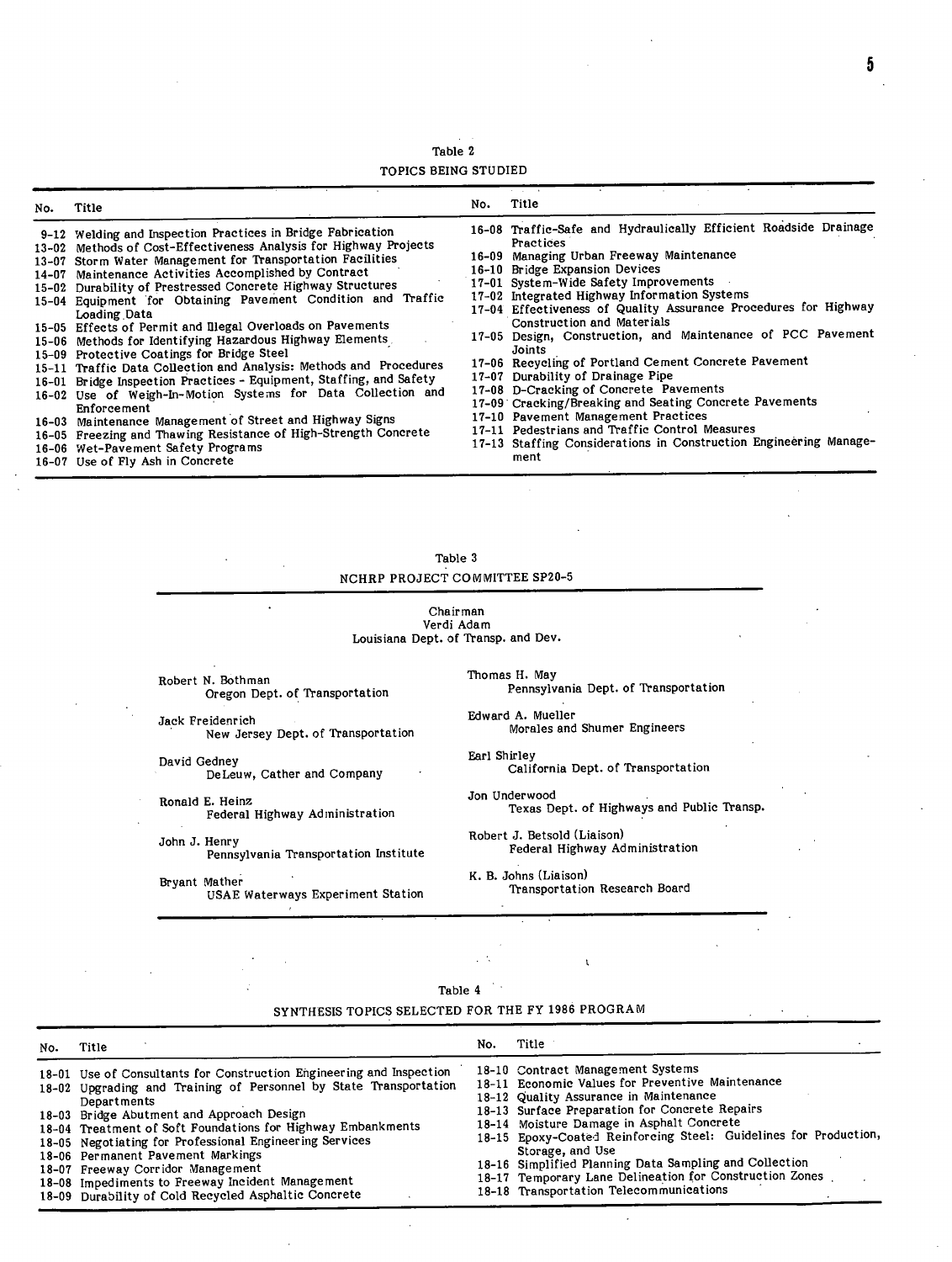#### Table 5

INDEX TO SYNTHESES AND STUDIES

Accident location 21, 91, 15-06 Aid to motorists 7 Asphalt cement 59 emulsions 30 friction courses 49, 104 overlays 116 patching 64 - pavements 30, 49, 59, 104 recycling, durability 18-09 Bases 37 Bearings for bridges 41 Bituminous emulsions 30 Bituminous patching 64 Bituminous pavements 30, 49, 59, 104 Bridges approaches 2, 18-03 bearings 41 below-water inspection 88 concrete decks 4, 57, 86 construction 44, 53 design for maintenance 123 drainage 67 durability 4, 57, 86, 118, 15-02 expansion devices 16-10 foundations 42, 107 galvanizing 112 historic 101 - inspection 88, 118, 16-01 - painting 15-09 patching 45 posting practices 108 precast concrete 53, 119 prefabricated 53, 119 prestressed, durability 15-02  $\frac{1}{2}$  scour 5 substructure repair 88 - welding 9-12 - wheel load distribution 111 Bus transit planning 69 Changeable message signs 61 Communications 7, 12, 13, 71 Computers 55 Concrete admixtures 16-05 bridge decks 4, 57, 86 consolidation 44 - dry-cast 16-05 durability 4, 57, 15-02, 16-05 epoxies 109 fly ash in 16-07 freezing and thawing 16-05 overlays 99 patching 45, 18-13 pavement recycling 54, 17-06 - pavements 16, 19, 27, 45, 56, 60, 98, 99, 17-05, 17-08, 17-09 - precast 53 repair preparation 18-13 water reducers 16-05 Consolidation of concrete 44 Construction bases and subbases 37 bituminous pavements 30 bridge approaches 2, 18-03 - bridge decks 4, 44; 57, 86 - concrete pavements 16, 19, 27, 44, 17-05, 17-09

- 
- consultants 18-01

\*Simple numbers represent published syntheses;

hyphenated numbers represent studies in progress.

contract claims 105 contract time 79 embankments 8 energy factors 85 engineering 17-13, 18-01 erosion control 18 management 51, 17-13 material certification 102 pavements 16, 19, 27, 30, 44, 17-05, 17-09 quality assurance 38, 65, 17-04 recycling 54, 17-06 specifications 38 staffing 51, 17-13 testing 65 traffic control RRD 100 - value engineering 78 - utilities 115 weather 47 welding 9-12 **Consultants** construction engineering 18-01 negotiating for services 18-05 Continuously reinforced pavements 16, 60 Contract claims 105 Contract maintenance 14-07 Contract management 18-10 Contract time determination 79 Cost-effectiveness analysis 13-02 Culverts durability 50 inlets 3 Data collection 15-04, 15-11, 16-02 Data systems 55 D-Cracking 17-08 Deicing chemical use 24 Deferred maintenance 58 Design bituminous pavements 30, 116 bridge approaches 2, 18-03 bridge bearings 41 concrete pavements 16, 19, 27, 17-05 frost 26 pavement overlays 99, 116 pavements 16, 19, 26, 27, 30, 17-05 pile foundations 42 roadways 26 shoulders 63 value engineering 78 Direction finding 71 Disadvantaged, transportation for 39 Drainage bridge 67 pavement 96 sedimentation basins 70 Drainage durability 50, 17-07 Drainage structures 3, 16-08 Elderly, transportation for 39, 83 Embankments 8 Emulsions 30 End-result specifications 38 Energy bituminous emulsions 30 construction 85 transportation use 43, 121 Epoxies 109

Equipment

- for bridge inspection 16-01
- for pavement data 15-04
	- management of 52
- procurement of 52
- selection of 52
- Expansion devices for bridges 16-10

44, Field testing equipment 36, 15-04 Finance/budgets 62, 72, 80, 100, 117 Fly ash 37, 16-07 Foundations

- embankments 8, 29, 18-04
- pile 42
- shallow 107
- soft strata 29, 18-04
- Freeways
	- corridor management 18-07
	- incident management 18-08
	- $m$ aintenance 1, 25, 16-09
	- off-ramps 35
	- repair 25

Friction courses 49, 104 Frost susceptibility 26 Fuel taxes 62

Galvanizing 112 Geotechnical data 33 Geotechnical exploration 33 Geotechnical instrumentation 89 Glare screen 66

Handicapped, transportation for 39, 83 Hazardous materials transportation - risk assessment 103 Historic bridges 101

Incident management on freeways 18-08 Information for motorists 7, 71 Information systems 17-02 Inspection by consultants 18-01 Inspection of bridges 88 Instrumentation, geotechnical 89

Joints, concrete pavement 19, 56, 98, 17-05, 17-08 Joints and cracks, sealing 98

Laboratory testing equipment 36 Land use 93 Legal liability 106 Life-cycle costs 122 Lime-fly ash 37 Location reference methods 21 Low-volume pavements 27

Maintenance

- bituminous pavements 30, 64, 98 bridges 88, 123
- 
- budgets 80
- concrete pavements 19, 45, 56, 60, 98, 17-05
- concrete repair 18-13
- contract 14-07
- costs 58, 98
- deferred 58
- - equipment 52
	- freeways 1, 25, 16-09
	- management 10, 22, 46, 52, 58, 80, 110, 16-03
	- management systems 110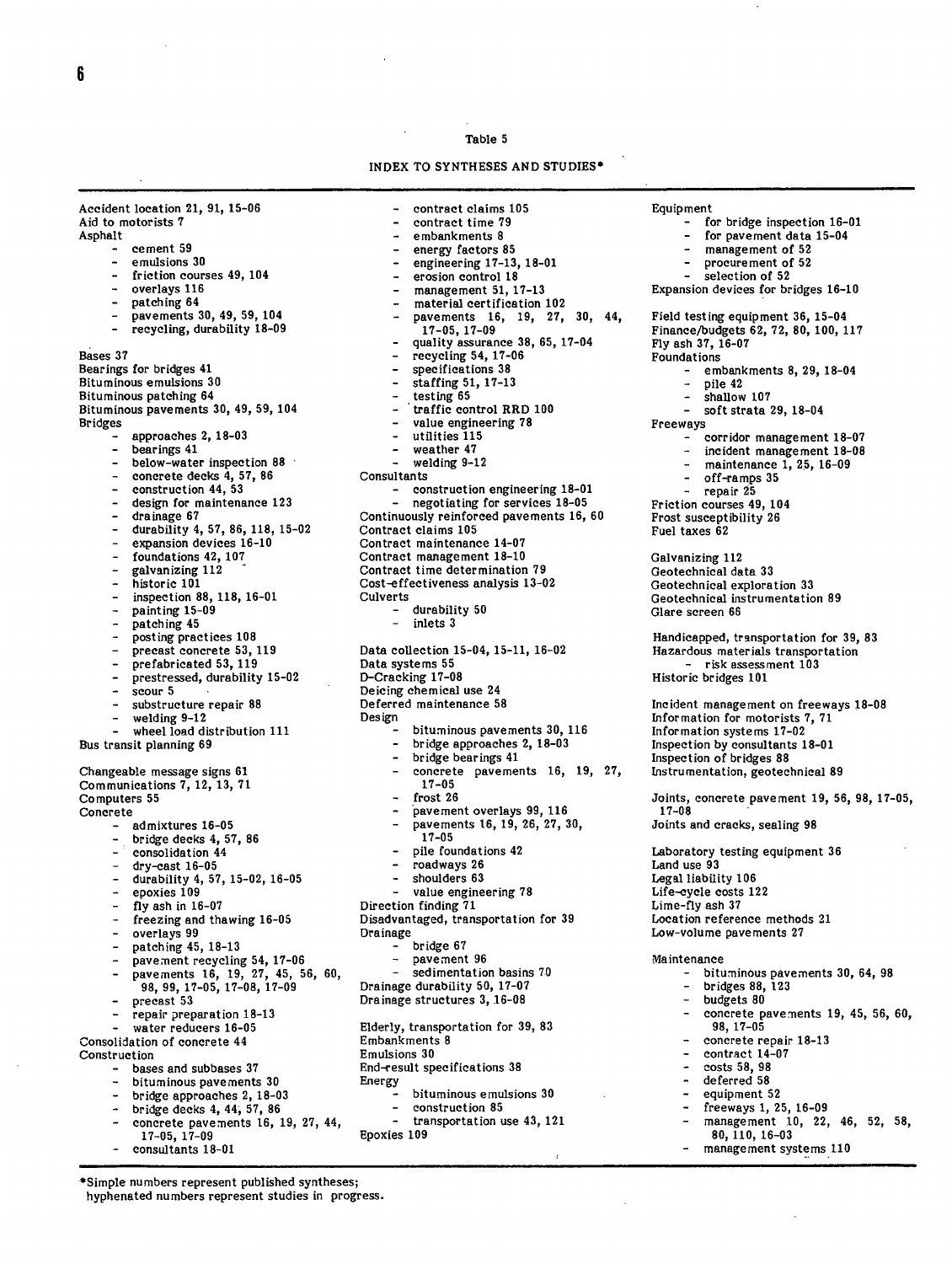Table 5 (continued)

pavement costs 77, 98 pavement joints 19, 56, 98, 17 17-08 pavements 9, 19, 25, 30, 45, 56, 60, 64, 98, 17-05, 17-08 personnel 10 preventive, value of 18-11 quality assurance 18-12 records 46 recycling 54 reporting 46 rest areas 20 scheduling 16-09  $signs$  16-03 traffic control 1, 25, RRD 100 - traffic signals  $22, 114$ <br>- tunnels  $31$ tunnels 31 Management construction 51, 17-13 contract 18-10 data 55 freeway corridor 18-07 freeway incidents 18-08 maintenance 10, 22, 46, 52, 58, 80, 110, 16-09 - personnel 11, 120 research 113 - roadway information 17-02 S.E.E. assessments 40 training 11 Material certification 102 Materials testing equipment 36 Median glare screen 66 Mileposts 21 Monitoring of projects 6 Motorist aid systems 7 Motorist information 71 Needs studies 72 New-product evaluation 90 Noise barriers 87 Off-ramps 35 Open-graded surfaces 49 Overlays 9, 49, 92, 99, 116, 17-09 Overload effects 15-05 Painting steel bridges 15-09 Patching 9, 45, 64 Pavements asphalt 30, 49, 59, 116, 18-09 bases 37 bituminous 30, 49, 59, 104, 116 concrete 16, 19, 27, 44, 56, 60, 99, 17-05, 17-09 condition data 76, 15-04 construction 16, 19, 27, 30, 44, 17-05 CRCP 16, 60 distress 9 drainage 96 durability 59, 18-09 effects of overloads 15-05 evaluation 76, 15-04 friction courses 49, 104 frost design 26 joints 19, 56, 98, 17-05, 17-08 life-cycle costs 122 low-volume 27 maintenance 9, 19, 25, 30, 45, 56, 60, 64, 98, 17-05, 17-08

management 17-10 marking 17. 18-06 overlays 9, 92, 99, 116, 17-09 - patching 9, 45, 64 - recycling 54, 17-06, 18-09 rehabilitation 9, 25, 92, 17-08 skid resistance 14, 16-06 striping 17, 18-06 studded tires 32 widening 28 Pedestrian traffic control 17-11 Permit operations 68 effects on pavements 15-05 Personnel construction engineering 51, 17-13 planning 120 training 10, 11, 18-02 Photologging 94 Pile foundations 42 Pipe durability 50, 17-07 Planning personnel 120 statewide transportation 15, 95 transit 69, 73 transportation 73 Poor, transportation for 39 Posting of bridges 108 Pothole repair 45, 64 Pozzolans 37, 16-07 Precast concrete 53, 119 Prefabricated structural systems 119 Prestressed concrete durability 15-02 Preventive maintenance value 18-11 Priority programming 48, 84 Professional engineering services - construction 18-01 - negotiating 18-05 Programming 48, 72, 84 Project scheduling 6 Quality assurance 38, 65, 17-04, 18-12 Radio communications 12, 13 Radio frequency management 13 Recycling highway materials 54, 17-06 Reference methods 21 Reference posts 21 Reflection cracking 9, 92 Rehabilitation - freeways 25 pavements 9, 56, 92, 99, 17-08 Research implementation 23 management 113 Rest areas 20 Right-of-way utilities 34 Risk assessment, hazardous materials 103 Roadway information systems 17-02 Safety 1, 3, 7, 14, 32, 49, 66, 91, 15-06, 16-06, 16-08, 17-01, 18-08, RRD 100 Scheduling of projects 6 Scour 5 Sedimentation basins 18, 70 Shoulders 63 Signs changeable message 61 maintenance 16-03 motorist information 71

maintenance costs 77, 98

Size regulation and enforcement 68 Skid resistance 14, 16-06 Snow and ice control 24 Soft foundations 29, 18-04 Soil erosion 18 Specifications 38, 65 Spectrum management 13 Stabilization of bases 37 Staffing bridge inspection 16-01 construction 51, 17-13 maintenance 10 S.E.E. assessments 40 Statewide transportation planning 15, 95 Statistical specifications 38, 65 Storm water management 13-07 Stream scour 5 Striping 17, 18-06 Structures (see bridges) Structures, precast 53 Studded tires 32 Subbases 37 Subsurface information 33 Superplasticizers for concrete 16-05 Surface courses 49, 104 Taxes, fuel 62 Telecommunications 12 Telephones 12 Testing, construction 65 Testing equipment 36 Toll financing 117 Tort liability 106 Traffic control construction RRD 100 devices 61 maintenance 1, RRD 100 pedestrian 17-11 ramps 35 Traffic data collection 15-11 Traffic marking 17, 18-06 Traffic paint 17, 18-06 Traffic safety 1, 3, 32, 35, 66, RRD 100, 16-08 Traffic signal maintenance 22, 114 Training of personnel 10, 11, 18-02 Transit - barriers, elderly/handicapped 83 - boards 75 management assistance 74 ownership 97 planning 69, 73 Transportation planning 15, 72, 73, 95 Transportation system management 81, 93 Truck weights and sizes 68, 82, 16-02 Tunnels, maintenance & operation 31 Urban freeway reconditioning 25 Utilities 34, 115 Variable message signs 61 Value engineering 78 Vibration of concrete 44 Waste materials RRD 106 Weather 47 Weigh-in-motion 16-02 Weight regulation & enforcement 68, 82, 16-02 Welding 9-12 Widening of pavements 28 Work schedules 73